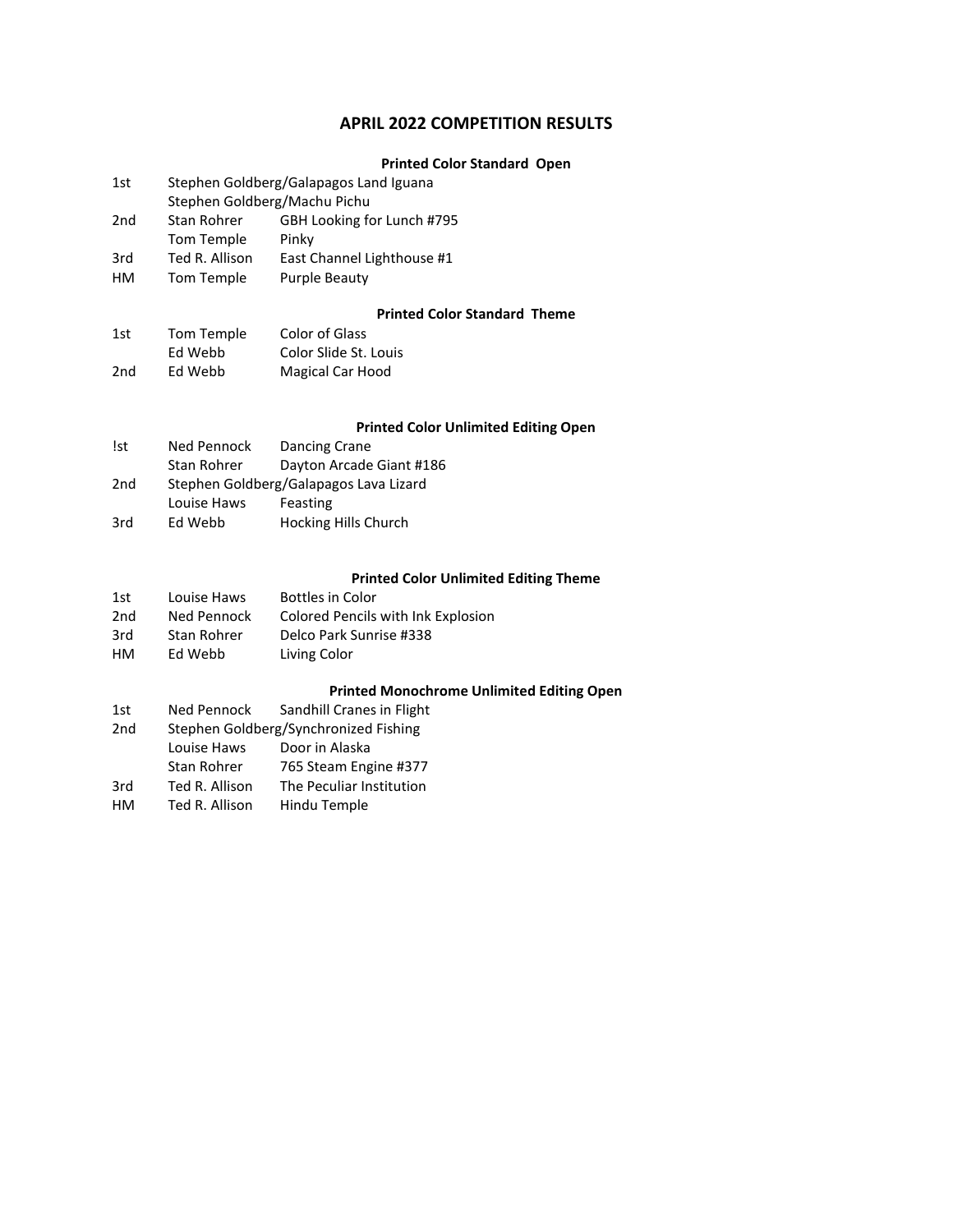## **Projected Color Standard Open**

| 1st             | Kathy Moore    | Bashful                               |
|-----------------|----------------|---------------------------------------|
| 2 <sub>nd</sub> | Joann Jozwiak  | Overachiever                          |
| 3rd             | Sally Oberbeck | Chickadee on Berries                  |
|                 | Sally Oberbeck | Owl Eyes                              |
|                 | George Sucich  | Zoo Train                             |
| HМ              | Dean Brown     | <b>Passing Tanker Truck</b>           |
|                 | Debbie Lehman  | Desert Blooms                         |
|                 |                |                                       |
|                 |                | <b>Projected Color Standard Theme</b> |
|                 |                |                                       |

| 1st             | Linda Daegele  | Count the Colors-I Dare You       |
|-----------------|----------------|-----------------------------------|
| 2 <sub>nd</sub> | Marilyn Silver | <b>Bryce Canyon Hoodoos</b>       |
| 3rd             | Joann Jozwiak  | Bee on Blue Salvia                |
| HM              | Linda Daegele  | Alien Fire bush                   |
|                 |                | Lynn Milenkevich / Up Up and Away |
|                 |                | Sally Oberbeck Chihuly Exploding  |
|                 | Holly Smith    | <b>Colors of Blink</b>            |
|                 |                |                                   |

### **Projected Color Unlimited Editing Open**

| 1st             | <b>Tod Brining</b> | <b>Optical Wreath</b>      |
|-----------------|--------------------|----------------------------|
| 2 <sub>nd</sub> | Kathy Moore        | <b>Buds</b>                |
|                 | Susan Willin       | Stewart St. Bridge at Dusk |
|                 | Joann Jozwiak      | Hosta in Bloom             |
| 3rd             | George Sucich      | Raincoat                   |
| HМ              | <b>Tod Brining</b> | LaCrosse Action            |
|                 | George Sucich      | <b>Bird Lovers</b>         |

### **Projected Color Unlimited Editing Theme**

| 1st             | Scott Young   | Linear Release                |
|-----------------|---------------|-------------------------------|
| 2 <sub>nd</sub> | Linda Daegele | <b>Purple Cobras Dancing</b>  |
|                 |               | Around the Fire               |
|                 | Ned Pennock   | Hummingbird on Balloon Flower |
|                 | Susan Willin  | Why Be Normal?                |
| 3rd             | Louise Haws   | Windows in Color              |
|                 | Holly Smith   | <b>Stained Glass</b>          |
|                 | Susan Willin  | Sunflower Kaboom!             |
| HМ              | Alison Bour   | Supernovae 2                  |
|                 | Linda Daegele | Alien Garden                  |
|                 | Joann Jozwiak | <b>Hot Air Balloons</b>       |
|                 | Holly Smith   | Graffiti                      |
|                 |               |                               |

## **Projected Monochrome Unlimited Editing Open**

| 1st | Dean Brown         | Jefferson Memorial             |
|-----|--------------------|--------------------------------|
|     | Kathy Moore        | What's this?                   |
| 2nd | Sally Oberbeck     | Zebra Swallowtail on Milkweed  |
| 3rd | <b>Tod Brining</b> | American Kestrel               |
|     | Marilyn Silver     | Daisy Petals                   |
| HM  | <b>Tod Brining</b> | On the Road-South 12 Beach Rd. |
|     | Debbie Lehman      | Play Time                      |
|     | Kathy Moore        | Hurry Hurry Hurry              |